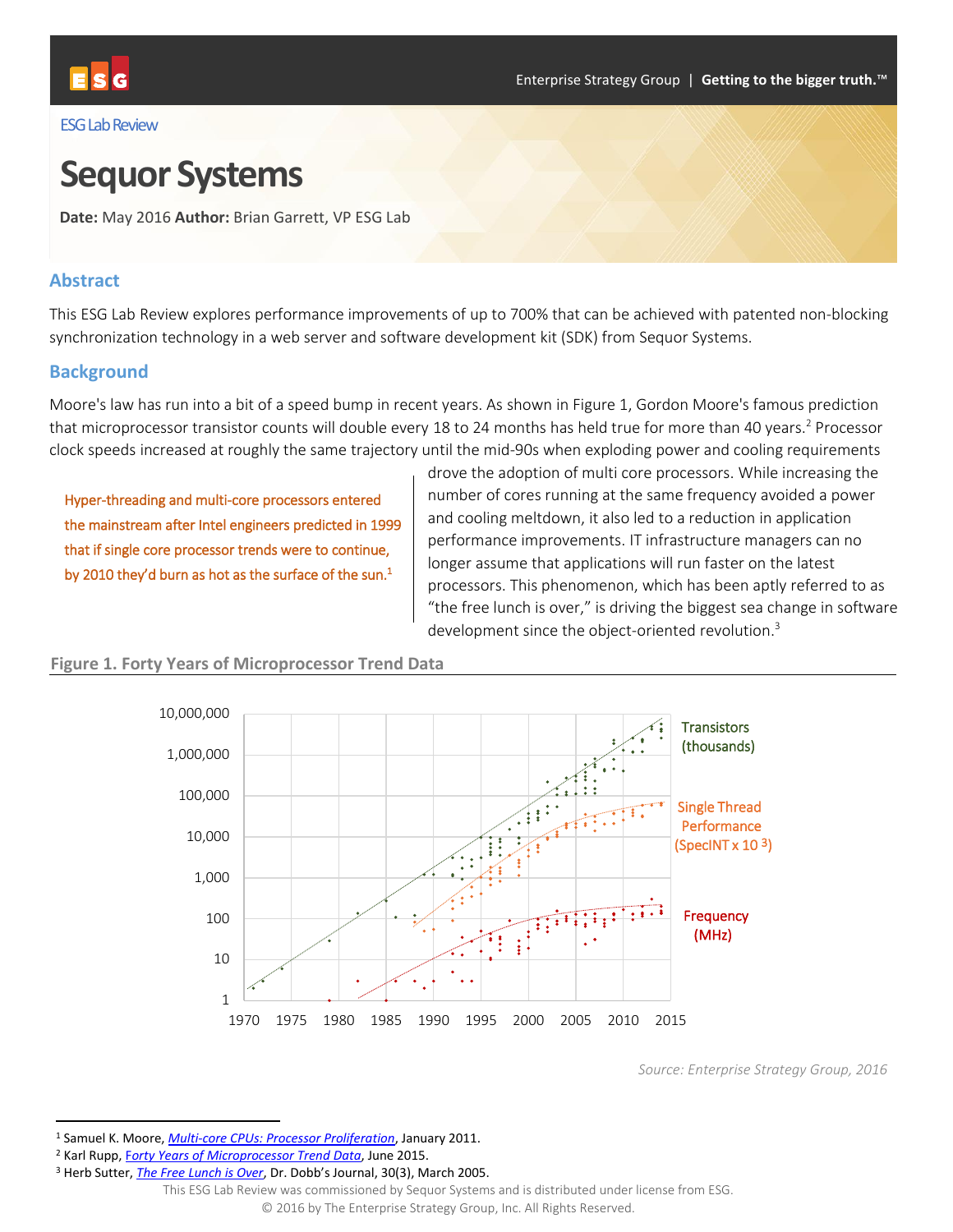# **The Challenges**

Harnessing the performance benefits of Moore's Law has become a challenge in recent years, especially for concurrent workloads with many users or threads that are executing in parallel (e.g., a web server). As a result, servers that are running the busiest concurrent workloads in the data center are often underutilized. Underutilization increases costs as more servers need to be purchased, deployed, powered, cooled, and managed.

Concurrent programming technologies were born decades ago for use in real-time systems and high-performance computing. Concurrent programming coordinates access to shared resources by multiple instances of a program operating in parallel. Traditionally, locks were used to coordinate access to critical regions of code with constructs including semaphores and mutexes. Traditional locking is notoriously difficult to implement and debug due to subtle interaction issues (e.g., race conditions, deadlocks, priority inversions). Besides being hard to implement and debug, traditional locking methods can lead to unpredictably slow and buggy applications.

Lock-free programming is the name for a relatively new computer science discipline that's being used to improve the performance and reliability of concurrent workloads. Lock-free programming guarantees that a failure or suspension of one thread will not cause another thread to fail or be suspended. The first wave of lock-free programming methods relied heavily on compare and swap primitives that can have some of the same complications and side effects as traditional locking methods. The latest wave in lock-free programming is being fueled by state of the art innovations in lock-free synchronization.

# **The Solution**

Sequor Systems uses patented lock-free synchronization technology to improve the performance, scalability, and efficiency of concurrent application workloads.<sup>4</sup> Sequor Systems technology is available today within a production-ready Linux web server or a software development kit (SDK) that can be used to improve the performance and reliability of existing or planned applications.

Sequor Systems' patented data structures and algorithms minimize the latencies associated with traditional synchronization methods, which frees up CPU cycles for better application throughput. While the technology inside Sequor Systems is sophisticated, the web server and SDK mask the complexities of lock-free synchronization. A few of the many advantages of this novel approach include:

- Dramatically better application performance.
- Higher server utilization.
- Lower energy and cooling requirements.
- Better application scalability.
- Better application stability.
- Lower capital equipment expenses (CapEx).
- Lower operational expenses (OpEx).

 $\overline{a}$ <sup>4</sup> [US Patent 8,793,284;](http://patft.uspto.gov/netacgi/nph-Parser?Sect1=PTO2&Sect2=HITOFF&p=1&u=%2Fnetahtml%2FPTO%2Fsearch-bool.html&r=1&f=G&l=50&co1=AND&d=PTXT&s1=8793284.PN.&OS=PN/8793284&RS=PN/8793284) Inventor: Mr. Laurie Dean Perrin.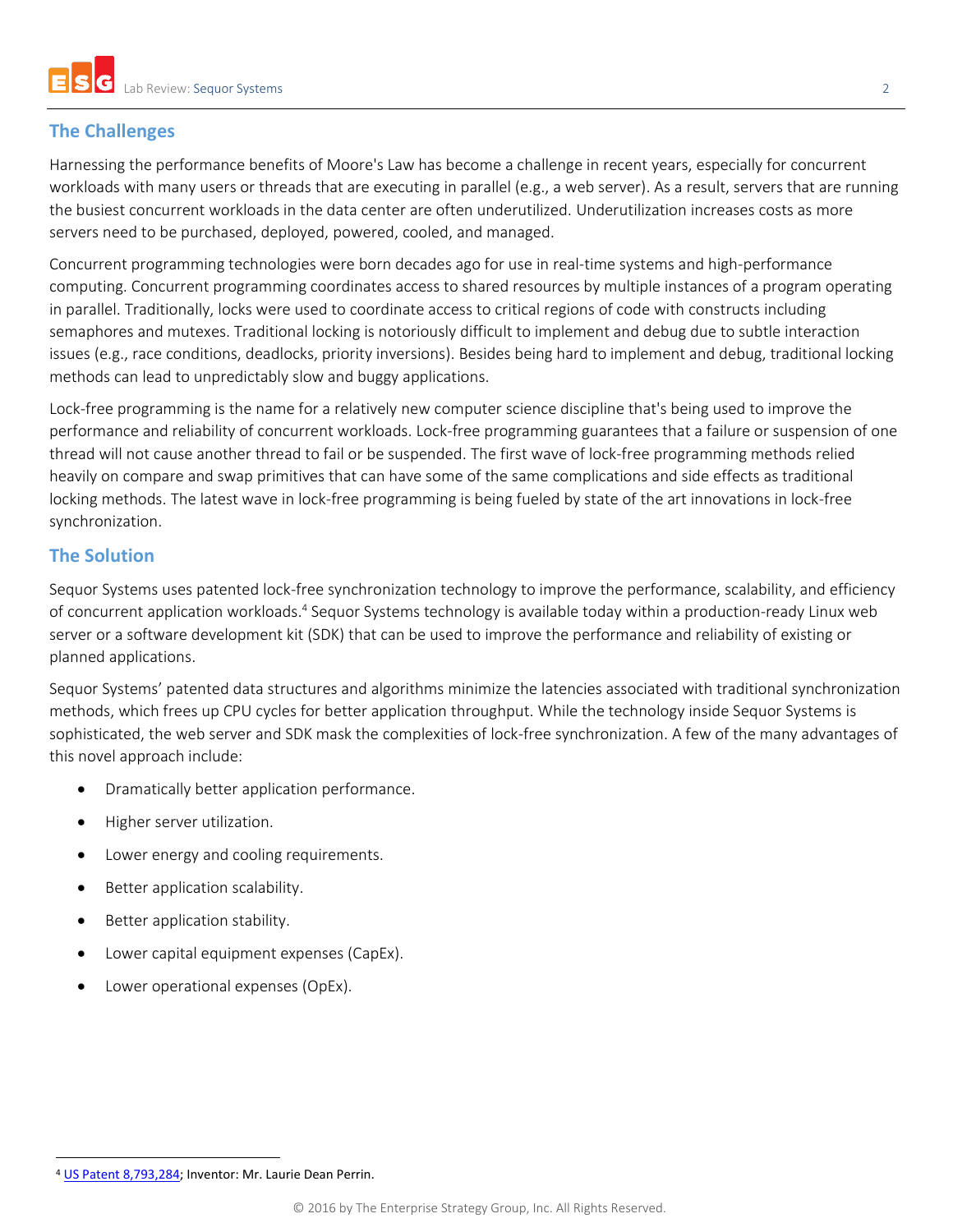# **ESG Lab Review**

Web server benchmark tests were run with a goal of quantifying the performance gains that can be achieved with Sequor Systems non-blocking synchronization technology. Tests were run within Linux virtual machines that were hosted at a Green House Data co-location facility. Green House Data is a highly available cloud hosting and colocation service provider with fully redundant data centers that are powered entirely by renewable energy.

A Dell PowerEdge R720xd server with an Intel Xeon CPU E5-2630 processor running at 2.30 GHz was used to compare Sequor Systems with a pair of industry-leading web servers. Web server performance tests were run within VMware 5.5 hosted CentOS 7.0 Linux virtual machines that were configured with two and four virtual CPUs and four GB of RAM. Industry-standard open source web server performance benchmark utilities were used to emulate concurrent web server keep alive traffic with and without AES128 bit SSL encryption enabled.

The httpress utility was used to create a keep alive web server workload with a 100 byte payload, four threads, and 64 concurrent sessions. The weighttp utility generated https (SSL) keep alive traffic with four threads and 256 concurrent sessions. Web servers were stopped and started between tests and no user processes were running except for the benchmark utility and a remote shell utility. The results are summarized i[n Figure 2](#page-2-0) and [Table 1.](#page-2-1)



<span id="page-2-0"></span>**Figure 2. Unlocking Web Server Performance**

## <span id="page-2-1"></span>**Table 1. Web Server Performance Benchmark Results**

|                       | <b>2vCPU https</b><br>(rps) | <b>4vCPU https</b><br>(rps) | 2vCPU http<br>(rps) | 4vCPU http<br>(rps) | 4vCPU https<br>vs. Sequor | 4vCPU http vs.<br><b>Sequor</b> |
|-----------------------|-----------------------------|-----------------------------|---------------------|---------------------|---------------------------|---------------------------------|
| Web Server A          | 10,341                      | 20,287                      | 17,060              | 34,361              | 3.83X                     | 7.67X                           |
| Web Server B          | 19,941                      | 39,921                      | 52,210              | 102,478             | 1.95X                     | 2.57X                           |
| <b>Sequor Systems</b> | 40,880                      | 77,654                      | 135,513             | 263,547             | $\overline{\phantom{a}}$  | $\overline{\phantom{0}}$        |

*Source: Enterprise Strategy Group, 2016*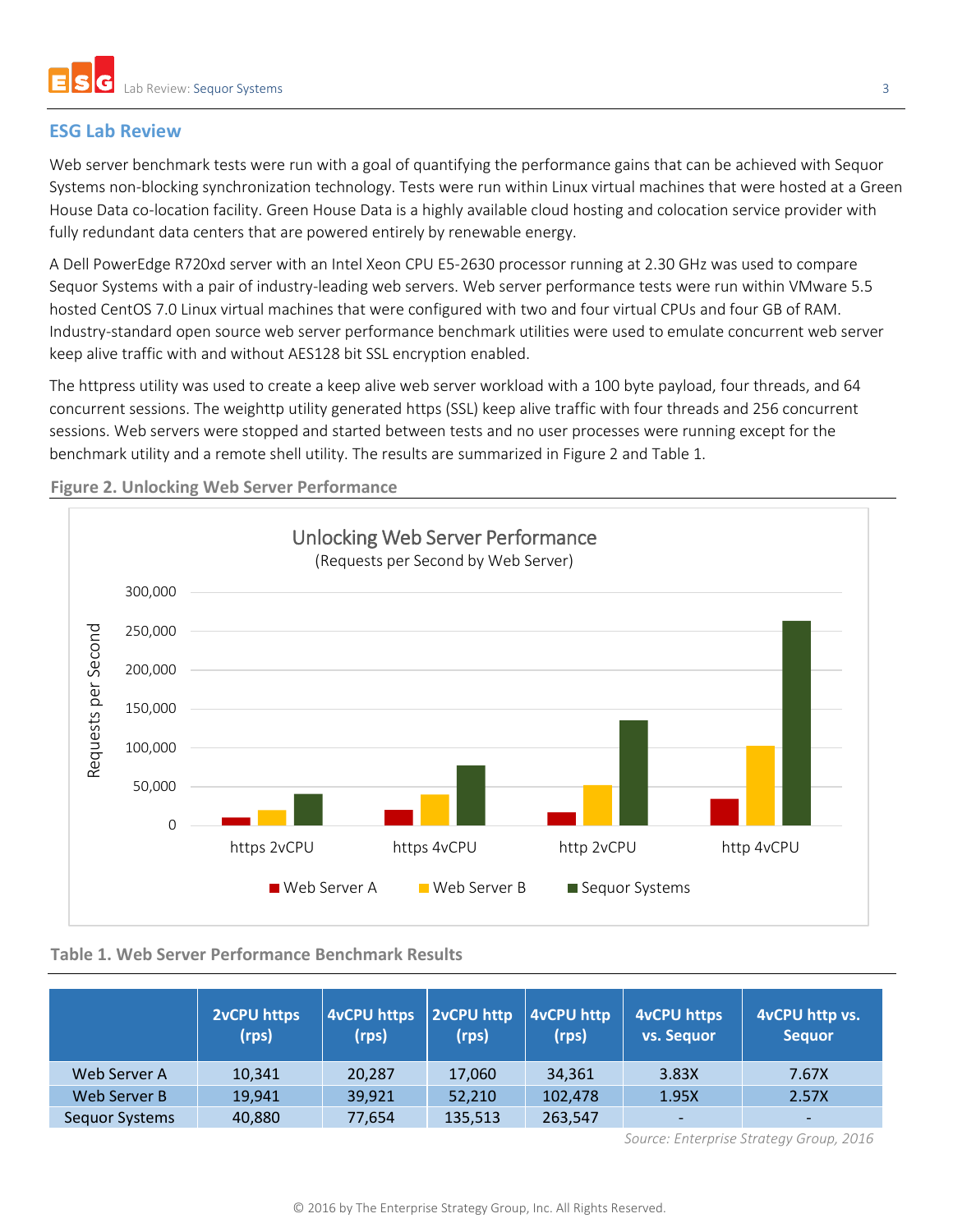#### **What the Numbers Mean**

- Web server requests per second is the key performance indicator that was used to quantify the performance gains that can be achieved with Sequor Systems non-blocking synchronization technology.
- Sequor Systems delivered up to 7.6 times more requests per second than web server A and 2.57 times more than web server B during http testing. During https (SSL) testing, Sequor Systems delivered up to 3.83 times more than web server A and 1.92 times more than web server B.
- Sequor Systems performance scaled in a nearly perfect linear fashion as the number of virtual CPUs was doubled.
- Sequor Systems delivered more performance with two virtual CPUs than either web server A and B with four virtual CPUs each (between 1.04 and 3.94 times more). In other words, Sequor Systems delivered more performance with half the number of virtual CPU cores.
- Sequor Systems SSL performance was more than double that of web server A and nearly the same as web server B without SSL. In other words, with the same hardware, Sequor Systems can deliver roughly the same performance with CPU-intensive 128 bit encryption as an industry-leading web server without encryption.

### **Non-blocking Efficiency**

Sequor Systems non-blocking synchronization technology delivers concurrent transactions quicker, which increases the utilization and efficiency of the underlying server hardware. Better efficiency can be used to increase the utilization, and density, of the physical server hardware deployed in private and public clouds. Increasing the utilization of industrystandard multi-core servers with Sequor Systems technology can lead to dramatic levels of ongoing operational expense reduction—especially for hyper-scale workloads running in cloud hosting and colocation facilities.

ESG Lab audited the results of a similar set of web server performance tests where energy usage was collected at one minute intervals with a smart power meter. <sup>5</sup> The energy that was consumed by the physical server was used to quantify the power and consumption benefits of Sequor Systems versus web server A and web server B.

The multi-core efficiency of the Sequor web server reduced energy consumption by 648% compared to web server A and 122% compared to web server B.

# **Why This Matters**

 $\overline{a}$ 

IT managers and hosting providers are struggling to cost-effectively meet the demands of the business—especially for business-critical concurrent applications with demanding service level agreements. Increasing the performance of concurrent applications running on industry-standard multi-core servers delivers bottom line benefits to the business.

ESG Lab has confirmed that patented lock-free synchronization technology from Sequor Systems can be used to dramatically improve the performance and efficiency of concurrent workloads. Performance gains of up to 7.57 times and energy savings of up to 648% were measured compared to industry-leading web servers. The Sequor Systems web server delivered more performance with SSL encryption enabled than industry leading web servers without encryption.

<sup>5</sup> [Data Center Performance and Efficiency Challenges: Disruptive Software Solutions,](http://www.sequorsystems.com/download/Data%20Center%20Performance%20and%20Efficiency%20Challenges%20-%20Disruptive%20Software%20Solutions.pdf) April 2016